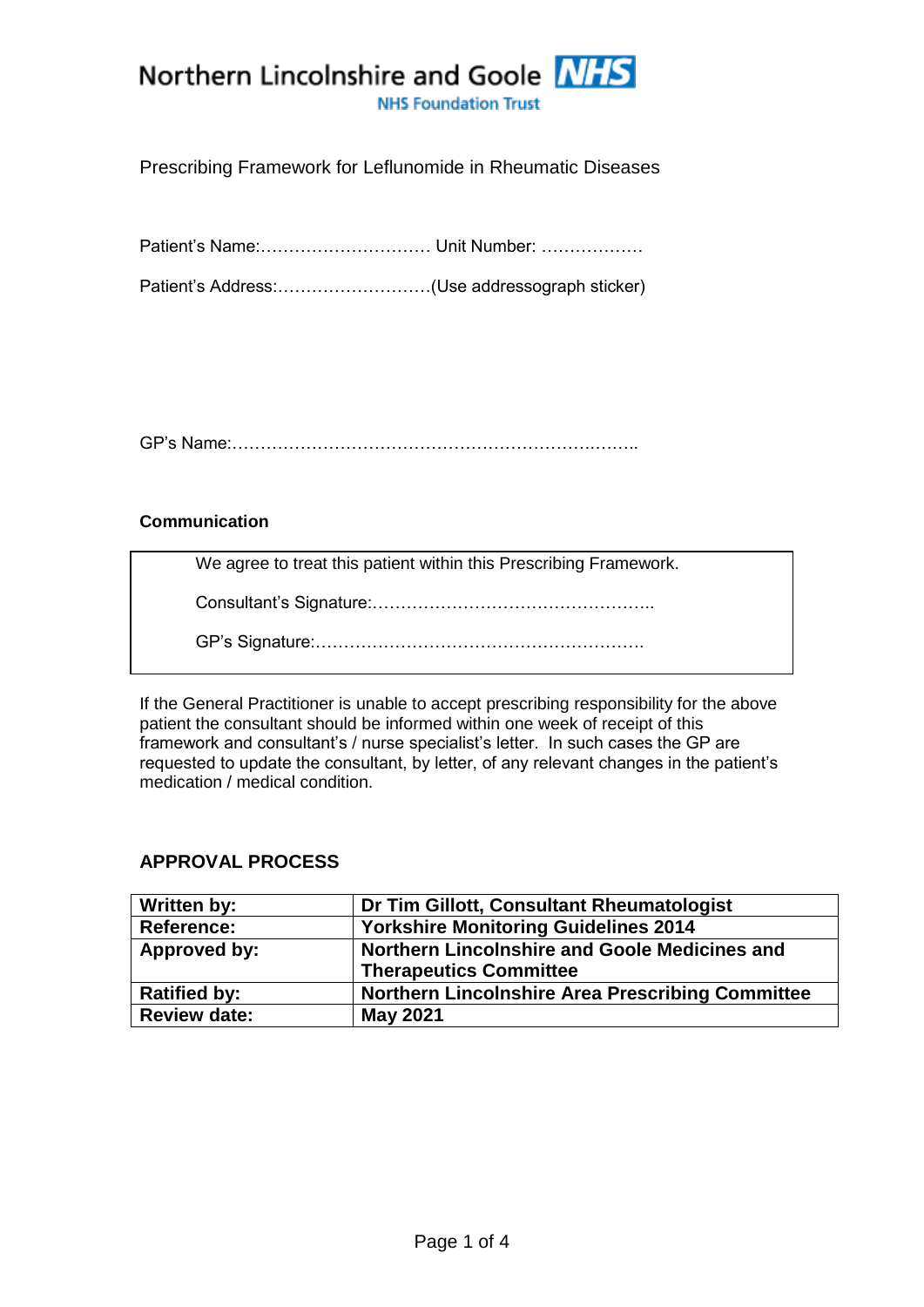Northern Lincolnshire and Goole NHS

**NHS Foundation Trust** 

### **Background**

DMARDs are fundamental to arresting the disease process in Rheumatoid Arthritis and other inflammatory arthritides. While early initiation of therapy is essential to arrest the disease process, sustained use is vital if disease suppression is to be maintained. Prolonged therapy requires long-term monitoring for toxicity and safety profile.

Leflunomide is a DMARD that may be used for rheumatoid arthritis (NICE Clinical Guideline 79, [www.nice.org.uk/cg79\)](file:///C:/Users/turkali/AppData/Local/Microsoft/Windows/Temporary%20Internet%20Files/Content.Outlook/AppData/Local/Microsoft/Windows/Temporary%20Internet%20Files/Content.Outlook/shared%20care%20frameworks%20drafts/rheumatology%20drafts/www.nice.org.uk/cg79) and other rheumatic diseases.

These guidelines aim to provide a framework for the prescribing of leflunomide by GPs and to set out the associated responsibilities of GPs and hospital specialists who enter into the shared care arrangements.

The guidelines should be read in conjunction with the general guidance on prescribing matters given in EL (91) 127 "Responsibility for prescribing between hospitals and GPs".

| <b>LEFLUNOMIDE</b>                  |                                                                                                                                                                                                                                                                                                                                                                                                                                                                |  |  |
|-------------------------------------|----------------------------------------------------------------------------------------------------------------------------------------------------------------------------------------------------------------------------------------------------------------------------------------------------------------------------------------------------------------------------------------------------------------------------------------------------------------|--|--|
| <b>LEFLUNOMIDE</b>                  |                                                                                                                                                                                                                                                                                                                                                                                                                                                                |  |  |
| Dose:                               | Usually considered for patients with active RA/ PsA<br>who have failed methotrexate and sulphasalazine.<br>Loading dose of 100mg daily for three days IS NOT<br>recommended<br>20mg (or 10mg) daily as a single tablet should be<br>used. Timing of dose is not important. Patients with<br>uncertain alcohol intake or other hepatotoxic drugs<br>may warrant increased vigilance.                                                                            |  |  |
| <b>Baseline</b> tests:              | FBC/U&E and LFT<br><b>BP</b><br><b>Consider Pregnancy test</b><br>Consider Chest X-ray and PFTs<br>Note: use is contra-indicated in hepatic impairment,<br>severe immunodeficiency states (AIDS), moderate to<br>severe renal impairment, severe hypoproteinaemia<br>(nephrotic syndrome) and impaired bone marrow<br>function.                                                                                                                                |  |  |
| Routine monitoring:                 | 2 Weekly FBC/LFT/U&E and BP for 2 months (0 - 2)<br>Monthly for 4 months $(2-6)$<br>Then 3 monthly (stable dose). Patients should be<br>guided to have a blood test (e.g. for CRP) just prior to<br>their secondary care appointment.                                                                                                                                                                                                                          |  |  |
| Indications for stopping treatment: | $\Box$ Ulcerative stomatitis – stop and contact specialist<br>$\Box$ Skin/mucosal reaction (risk of Stephen Johnson) –<br>stop and contact specialist (washout recommended -<br>cholestyramine 8g tds for 11 days or charcoal).<br>$\Box$ Peripheral neuropathy – stop and contact hospital<br>specialist.<br>$\Box$ Abnormal LFT's – ALT greater than 3 x the upper<br>limit of normal, stop medication, consider washout and<br>contact hospital specialist. |  |  |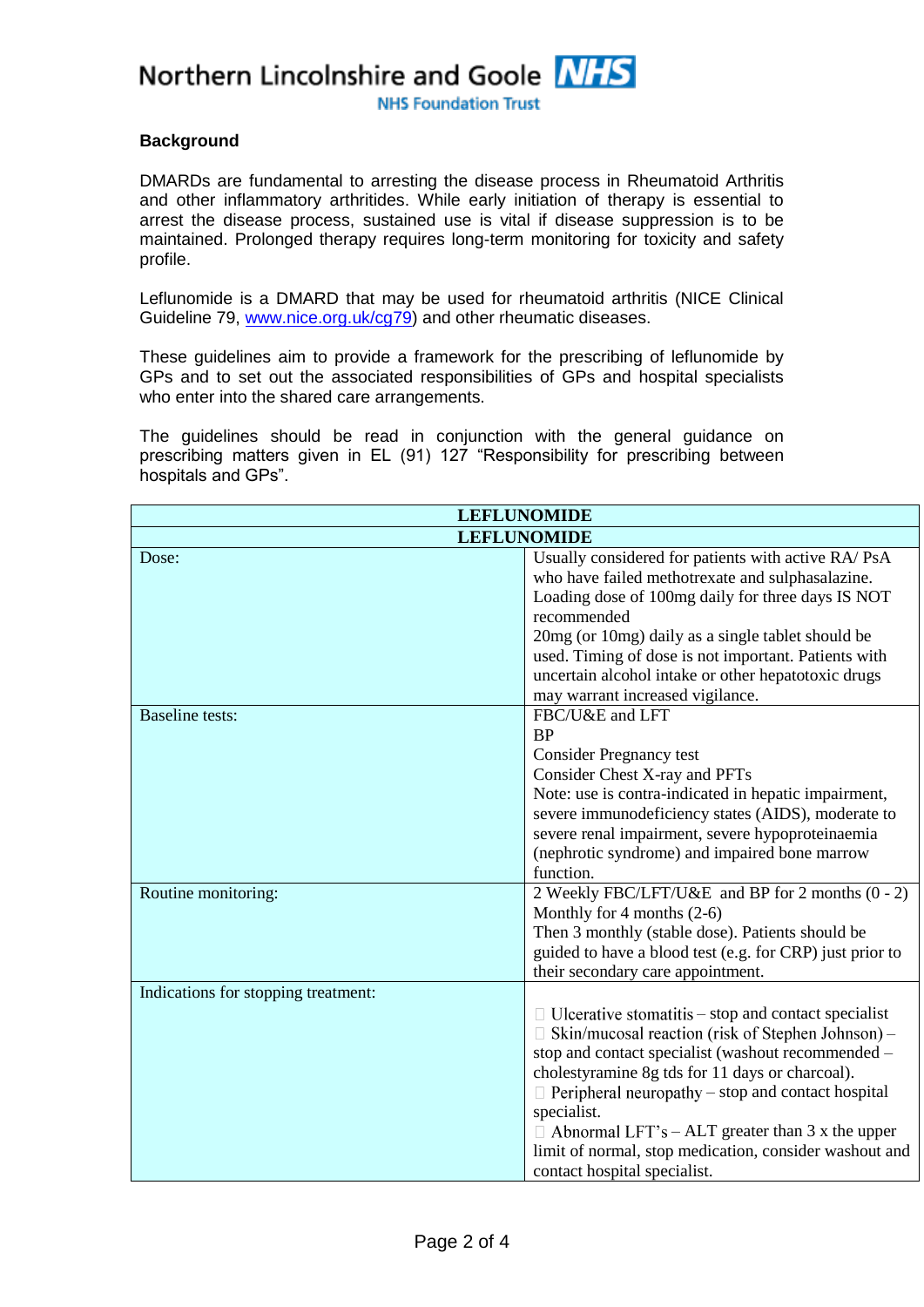# Northern Lincolnshire and Goole NHS

**NHS Foundation Trust** 

|                                                              | In addition, Stop medication and hospital specialist if:<br>$\Box$ WCC <3.5 10 <sub>9</sub> /L or below local normal range<br>$\Box$ Neutrophils < 2.0 10 <sub>9</sub> /L or below local normal range<br>$\Box$ Platelets <150 10 <sup>9</sup> /L or below local normal range<br>$\Box$ Significant BP rise or > 160/95<br>□ Abdominal pain/Nausea/Diarrhoea/Weight<br>loss/Pruritis/Rash/<br>$\Box$ Breathlessness or infection - perform CXR +/- PFT |  |
|--------------------------------------------------------------|--------------------------------------------------------------------------------------------------------------------------------------------------------------------------------------------------------------------------------------------------------------------------------------------------------------------------------------------------------------------------------------------------------------------------------------------------------|--|
| Assessment of Response:                                      | Clinical effect usually within 2 to 4 months.                                                                                                                                                                                                                                                                                                                                                                                                          |  |
| Additional information:                                      | Can be associated with pulmonary toxicity (?more in<br>East Asian Groups)                                                                                                                                                                                                                                                                                                                                                                              |  |
|                                                              | Live vaccines must not be administered.                                                                                                                                                                                                                                                                                                                                                                                                                |  |
|                                                              | Avoidance of alcohol recommended                                                                                                                                                                                                                                                                                                                                                                                                                       |  |
|                                                              | Important drug interactions: hepatoxic/haemotoxic                                                                                                                                                                                                                                                                                                                                                                                                      |  |
|                                                              | drugs, cholestyramine, rifampicin, warfarin,                                                                                                                                                                                                                                                                                                                                                                                                           |  |
|                                                              | tolbutamide and phenytoin.                                                                                                                                                                                                                                                                                                                                                                                                                             |  |
|                                                              | Contains lactose and soya lecithin - avoid in lactose,                                                                                                                                                                                                                                                                                                                                                                                                 |  |
|                                                              | soya or peanut allergy.                                                                                                                                                                                                                                                                                                                                                                                                                                |  |
| Pregnancy & Breastfeeding:                                   | Effective contraception should be used in both males                                                                                                                                                                                                                                                                                                                                                                                                   |  |
|                                                              | and females.                                                                                                                                                                                                                                                                                                                                                                                                                                           |  |
|                                                              | Females should use reliable contraceptive measures                                                                                                                                                                                                                                                                                                                                                                                                     |  |
|                                                              | for 2 years after stopping treatment (if impracticable to                                                                                                                                                                                                                                                                                                                                                                                              |  |
|                                                              | wait refer to datasheet with regards to wash-out and                                                                                                                                                                                                                                                                                                                                                                                                   |  |
|                                                              | monitoring of plasma levels).                                                                                                                                                                                                                                                                                                                                                                                                                          |  |
|                                                              | Men wishing to conceive should perform a washout -                                                                                                                                                                                                                                                                                                                                                                                                     |  |
|                                                              | see datasheet regime plus monitoring of plasma levels.                                                                                                                                                                                                                                                                                                                                                                                                 |  |
| Dlages refer to liganced detechant for more communicative in | Breastfeeding is not recommended<br>$\ddotsc$                                                                                                                                                                                                                                                                                                                                                                                                          |  |

Please refer to licensed datasheet for more comprehensive prescribing information: http://www.medicines.org.uk/EMC/medicine/7480/SPC/Arava+10%2c+20+and+100mg+Tablets/

### **Information to patient**

Patients should be informed about benefits and risks of treatment and need for monitoring.

Patients should be told to go to their GP immediately if they experience any fever, rash, bruising, bleeding, sore throat, oral ulceration, jaundice or infection.

Patients should be advised on need for effective contraception during and after treatment, where relevant.

Patients will be given a DMARD alert card which records the name of the medicines started and dose.